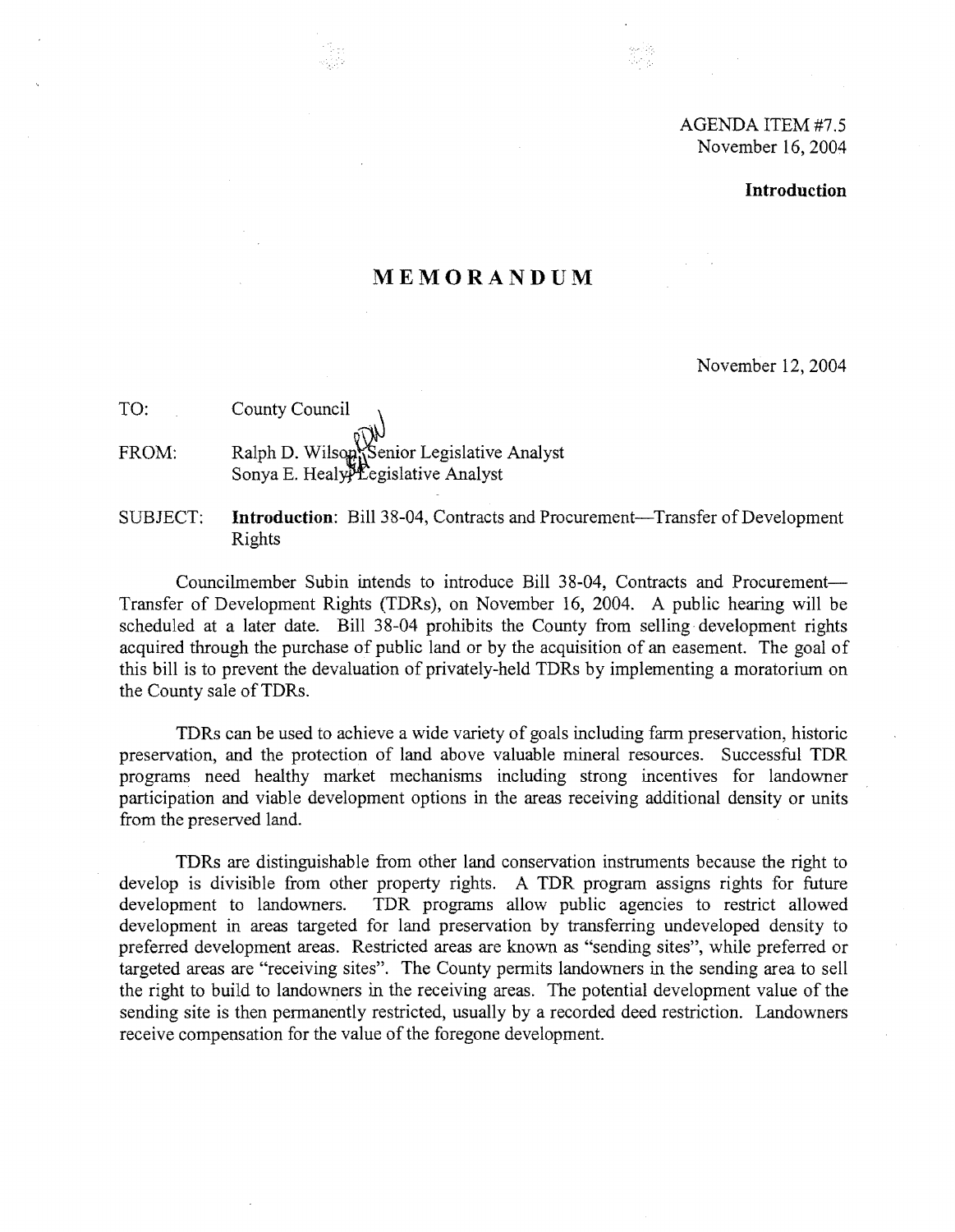According to the Agricultural Advisory Committee, historically the County's TDR program has never proven to be effective and fair compensation for the down zoning of January 6, 1981. There is currently a greater supply of TDRs than the demand or ability to receive them. The sale of County-owned TDRs would create competition and potentially lower the price of TDRs owned in the private sector.

:로시

The County Attorney's Office has advised Council staff that TDRs are considered personal property; and therefore, any law related to the management or disposal of TDRs belongs in County Code Chapter 11B, Contracts and Procurements.

| This packet contains:                           | Circle $#$ |
|-------------------------------------------------|------------|
| Bill 38-04                                      | $1 - 3$    |
| Legislative Request Report                      |            |
| Report from the Agricultural Advisory Committee | $5 - 12$   |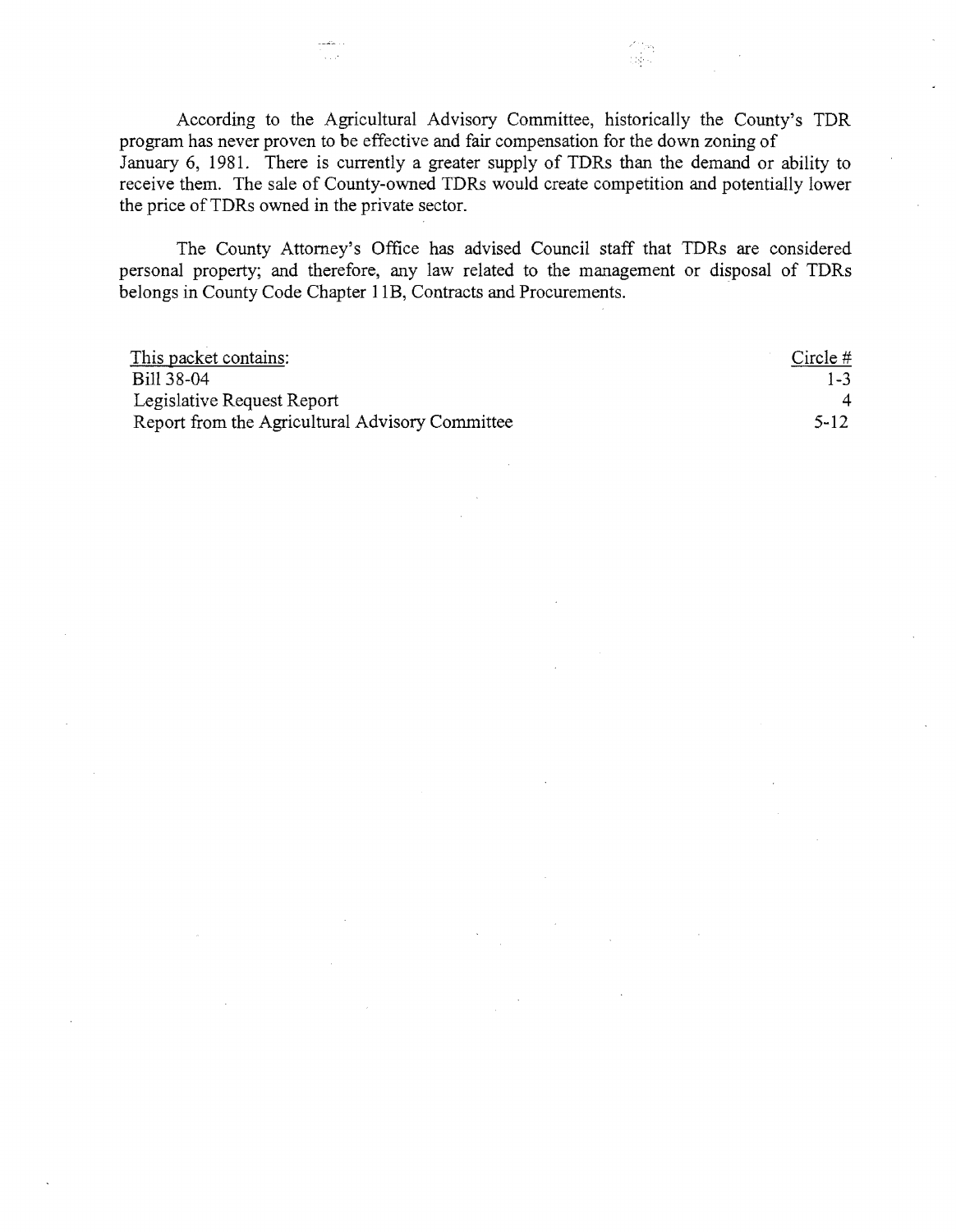| Bill No.                  | 38-04             |
|---------------------------|-------------------|
| Concerning: Contracts and |                   |
| Procurement-Transfer of   |                   |
| Development Rights        |                   |
| Revised:                  | Draft No. 1       |
| Introduced:               | November 16, 2004 |
| Expires:                  | May 9, 2006       |
| Enacted:                  |                   |
| Executive:                |                   |
| Effective:                |                   |
| Sunset Date:              | None              |
| Ch. J. Laws of Mont. Co.  |                   |

 $\omega_{\mathcal{M}}$ 

# **COUNTY COUNCIL FOR MONTGOMERY COUNTY, MARYLAND**

#### By: Councilmember Subin

### **AN ACT to:**

- (1) prohibit the County from selling development rights acquired through the purchase of public land or through the acquisition of an easement; and
- (2) generally amend County Contracts and Procurement law regarding the management and disposal of goods.

#### By amending

Montgomery County Code Chapter lIB, Contracts and Procurement Sections 11B-43 and IlB-44

| Boldfac |  |
|---------|--|
|---------|--|

Double underlining *Added by amendment.* 

**Boldface** *Heading or defined term.*  Underlining *Added to existing law by original bill.*  [Single boldface brackets] *Deletedfrom existing law by original bill.*  Deleted from existing law or the bill by amendment.  $Existing$  law unaffected by bill.

*The County Council for Montgomery County, Maryland approves the following Act:* 

 $\left( \,1\right)$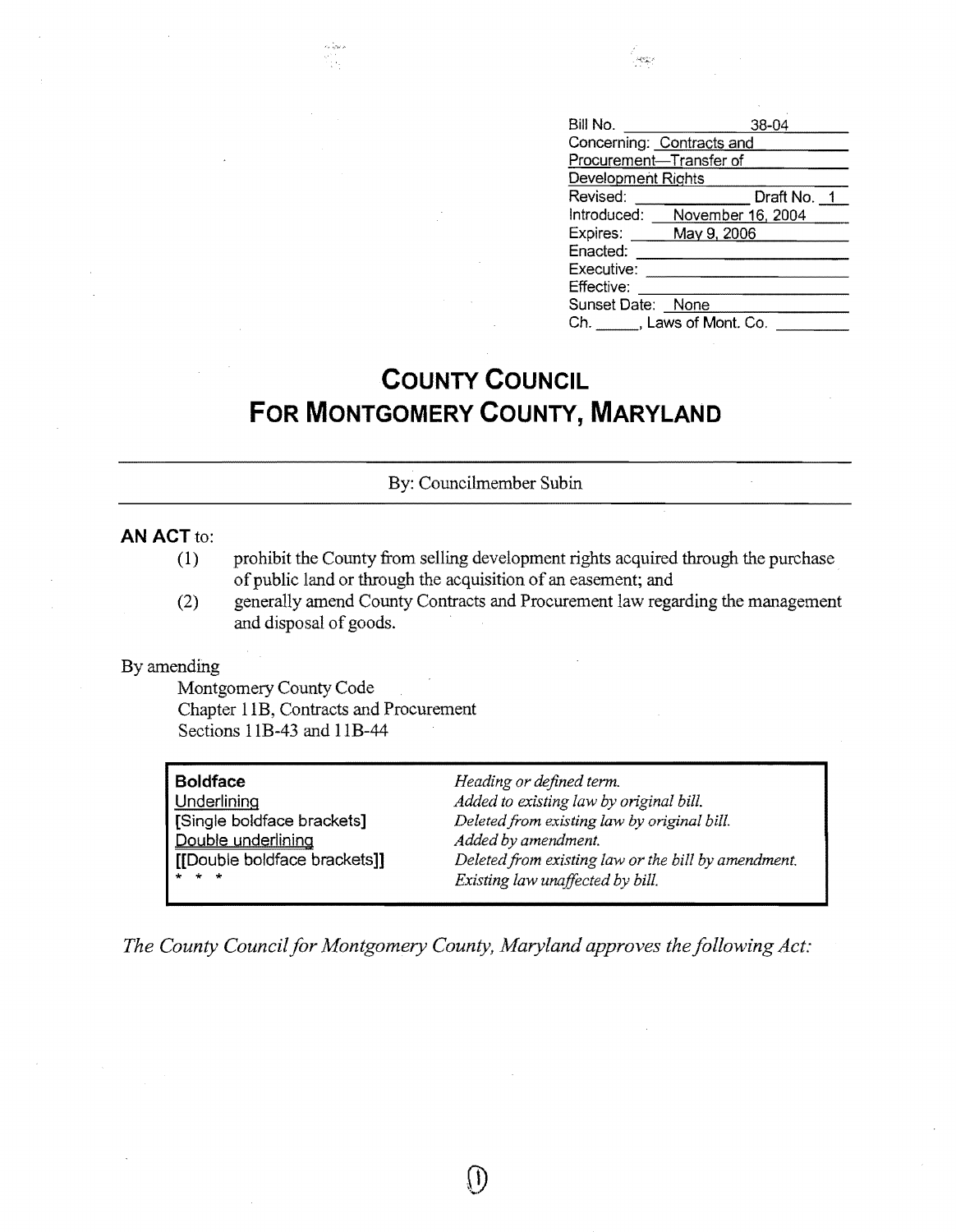**()** 

 $\overline{a}$ 

 $\ddot{\rm s}$ 

 $\bar{z}$ 

| $\mathbf{1}$   |         | <b>Section 1.</b> Section 11B-43 and Section 11B-44 is amended as follows:        |
|----------------|---------|-----------------------------------------------------------------------------------|
| $\overline{2}$ | 11B-43. | Definitions.                                                                      |
| $\mathfrak{Z}$ |         | In this Article, unless the context indicates otherwise, the following terms have |
| $\overline{4}$ |         | the following meanings:                                                           |
| 5              | (a)     | Development rights means the potential for the improvement of a parcel            |
| 6              |         | of real property, measured in dwelling units or units of commercial or            |
| 7              |         | industrial space, existing because of the zoning classification of the            |
| 8              |         | parcel.                                                                           |
| 9              |         | $[(a)](b)$ Goods means goods owned by the County.                                 |
| 10             |         | $[(b)](c)$ Surplus Goods means goods no longer of use to the County               |
| 11             | (d)     | <u>Transfer of development rights means the conveyance of development</u>         |
| 12             |         | rights by deed, easement, or other legal instrument authorized by local           |
| 13             |         | <u>law or another parcel of land and the recordation of that conveyance</u>       |
| 14             |         | among the land records of the County.                                             |
| 15             | 11B-44. | Management and disposal of goods.                                                 |
| 16             | (a)     | The Director must ensure the management of goods during their entire              |
| 17             |         | life cycle.                                                                       |
| 18             | (b)     | The Director must dispose of surplus goods. In disposing the                      |
| 19             |         | surplus goods, the Director may sell the goods by any competitive                 |
| 20             |         | method which the Director determines is likely to bring the highest               |
| 21             |         | return to the County. These methods may include sealed bids, public               |
| 22             |         | auction, or trade in or exchange of goods. The Director may sell surplus          |
| 23             |         | goods by private sale if the Director determines that open competition is         |
| 24             |         | not likely to bring the highest return to the County.                             |
| 25             | (c)     | After public notice, the Chief Administrative Officer may give, loan, or          |
| 26             |         | sell below fair market value, surplus goods to another public entity if the       |
| 27             |         | Chief Administrative Officer determines the disposition would benefit             |

 $\bigcap$ 

 $\frac{1}{2}$ 

 $\mathcal{A}$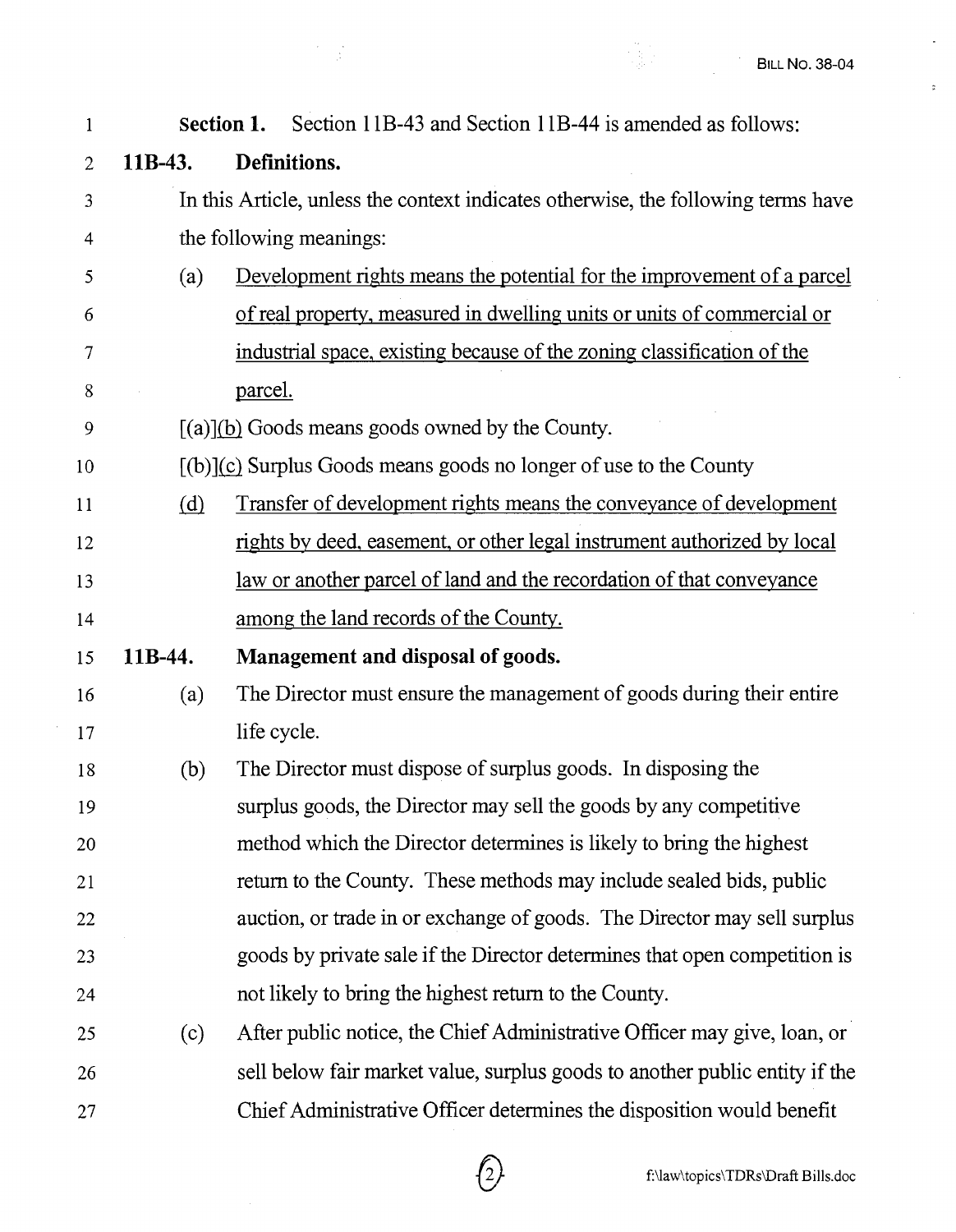Douglas M. Duncan, County Executive Date Date

*41 This is a correct copy ofCouncil action.* 

42

Mary A. Edgar, CMC, Clerk of the Council Date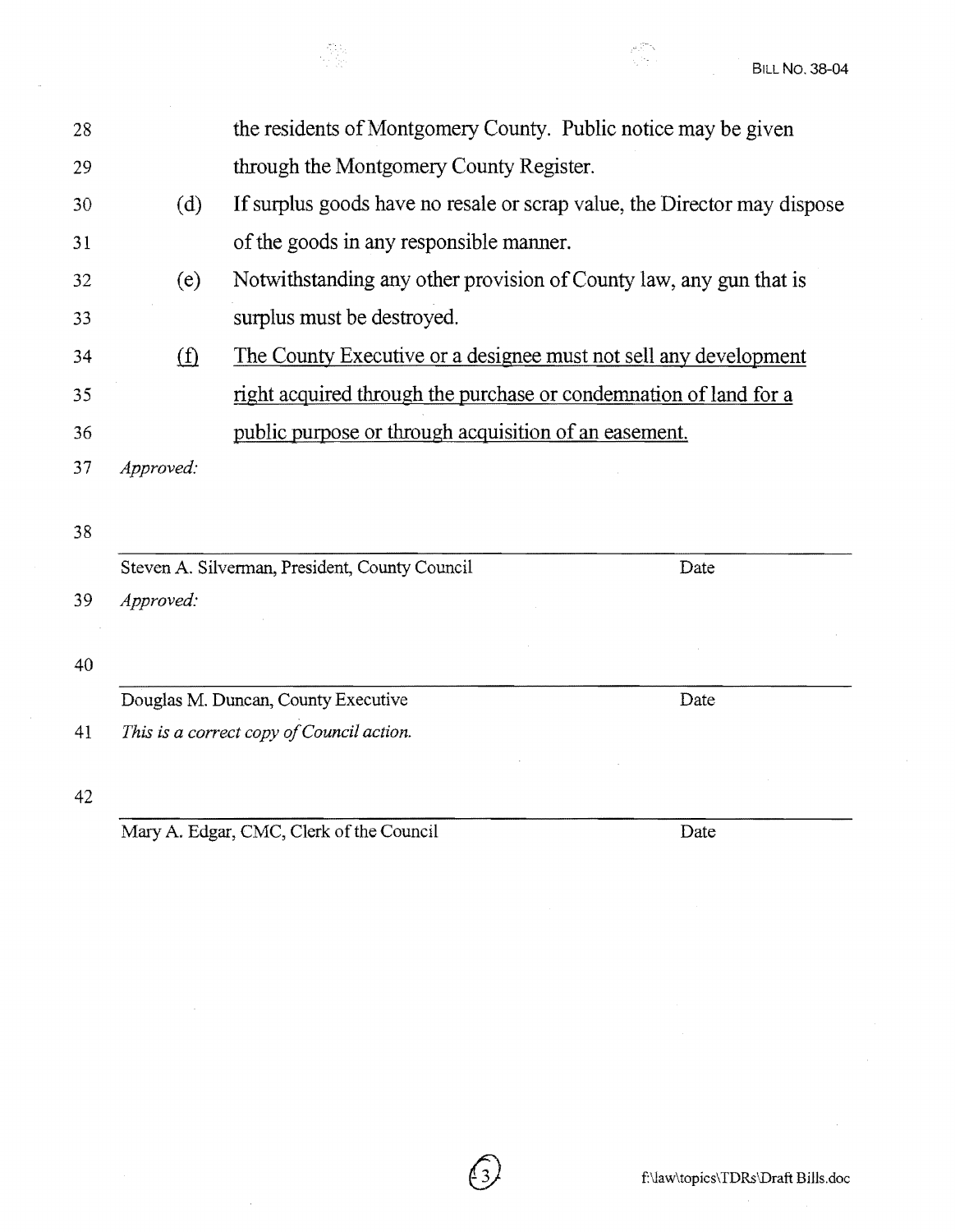**LEGISLATIVE REQUEST REPORT** 

Bill 38-04, Contracts and Procurement—Transfer of Development Rights

| <b>DESCRIPTION:</b> | Prohibits the County from selling development rights acquired    |
|---------------------|------------------------------------------------------------------|
|                     | through the purchase of public land or through acquisition of an |
|                     | easement.                                                        |

**PROBLEM:**  According to the Agricultural Advisory Committee, historically the TDR program has never proven to be effective and fair compensation for the down zoning of January 6, 1981. There is currently a greater supply of TDRs than the demand or ability to receive them. The sale of County-owned TDRs will create competition and potentially lower the price ofTDRs owned in the private sector.

**GOALS AND OBJECTIVES:**  To prevent devaluation of privately-held TDRs by implementing a moratorium on the County sale of TDRs.

**COORDINATION:**  Chief Administrative Officer, Office of Economic Development, Department of Public Works and Transportation

**FISCAL IMPACT:**  To be requested.

**ECONOMIC IMPACT:**  To be requested.

**EVALUATION:**  To be requested.

NA

**EXPERIENCE ELSEWHERE:**  To date, 134 different local jurisdictions and regional entities nationwide have adopted TDR programs. According to a study by the Brooking Institution, more than half of the programs are located in four states: California and Florida, where environmental protection issues are of major importance, and Pennsylvania and Maryland, where farmland protection issues are important. Staff could not identify any programs that prohibited the sale of TDRs by the State or County government.

**SOURCE OF INFORMATION:**  Ralph D. Wilson, Senior Legislative Analyst (240-777-7937), and Sonya E. Healy, Legislative Analyst (240-777-7970)

**APPLICATION WITHIN MUNICIPALITIES:** 

**PENALTIES: NA**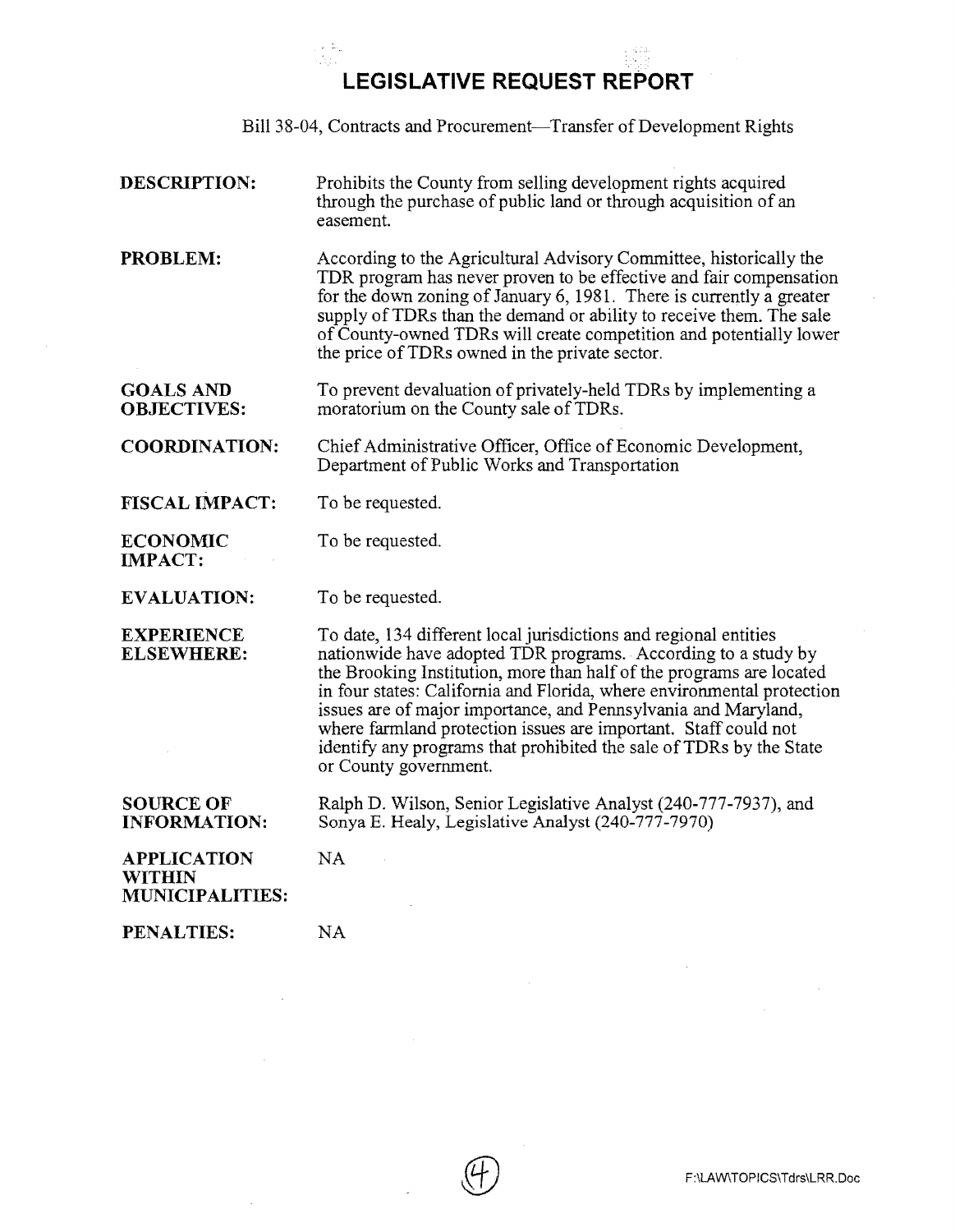Lux 200 ring



AGRICULTURAL ADVISORY COMMITTEE October 22, 2004



, TO: Montgomery County Council Members

FROM: William F. Willard, Chairman Agricultural Advisory Committee

SUBJECT: Agricultural Community Recommendations regarding Public owned TDRs

On behalf of Montgomery County Agricultural Advisory Committee (AAC), I am forwarding to you a copy of our report and recommendations on policies for public owned TDRs.

The AAC met on October 19,2004 and it was recommended that we also forward a copy of our report to the County Council in light of the Council discussions on public TDRs and pending legislation. .

Attachments

cc: Ralph Wilson, Senior Legislative Analyst

**SEC** 52139  $\prec$ 

Ņ င္ပ<br>ပ

a:willardtdrrptcc(oct04)

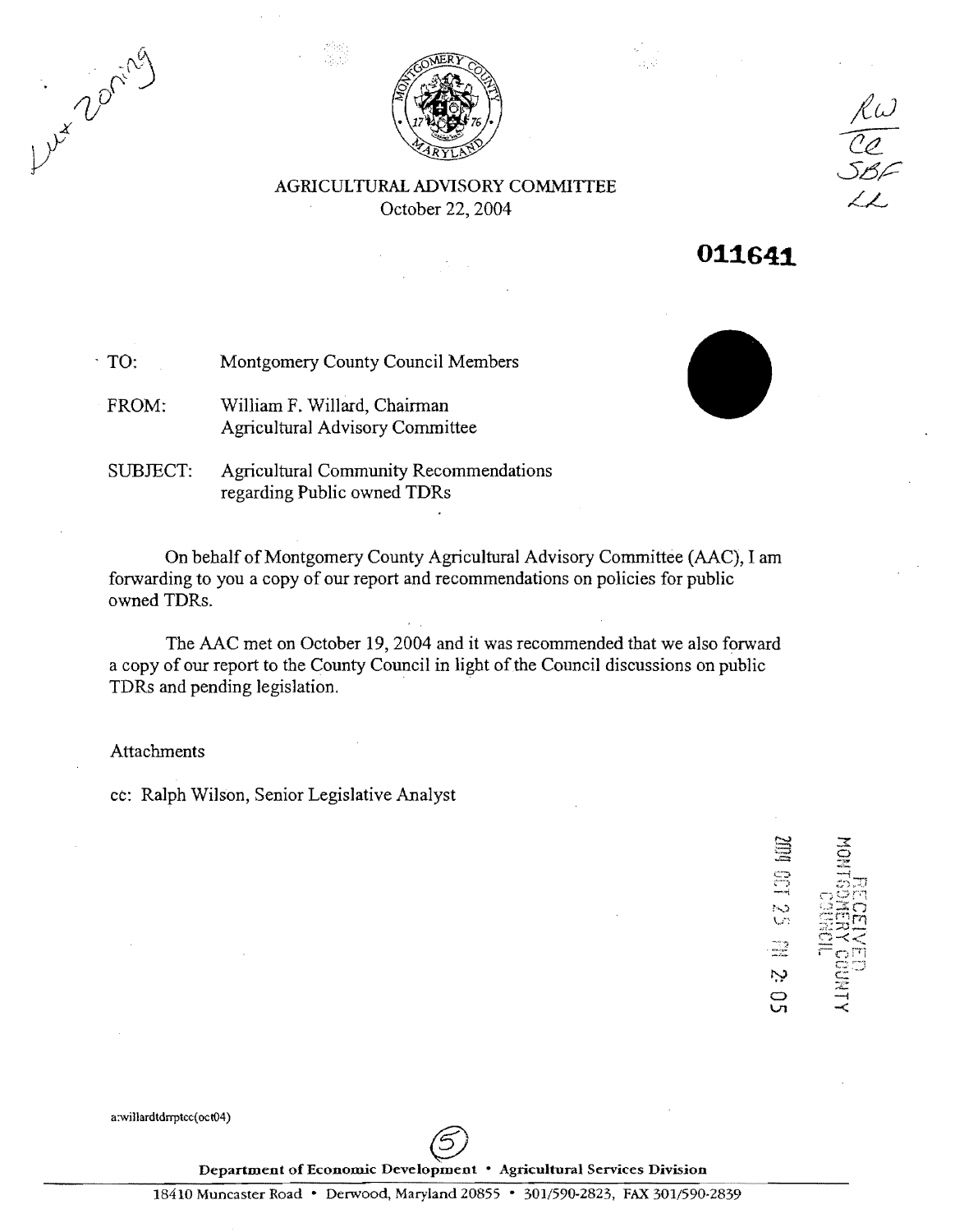

# AGRICULTURAL ADVISORY COMMITIEE

# MEMORANDUM

October 6, 2004

TO: Douglas M. Duncan County Executive

FROM: William Willard, Chairman, Agricultural Advisory Committee (AAC)

> Michael Sutherland, Chairman, Agricultural Preservation Advisory Board (APAB)

SUBJECT: Agricultural Community Recommendations-Public Owned TDRs

On behalf of the Montgomery County Agricultural Advisory Committee and the Agricultural Preservation Advisory Board, we hereby submit our written recommendations regarding public owned TDRs.

The AAC and the APAB conducted several meetings since July 2004 to discuss this issue and develop the enclosed recommendations. We are most appreciative for your sensitivity to this issue and your direct request for our organizations to formulate our recommendations.

It is our hope you will find our recommendations constructive. We believe these recommendations will enable the County to not only address the proper course of action for public owned TDRs, but expand the capacity for TDR use throughout the County as well. This recommended action will take a few years to accomplish given that specific changes to the TDR law and program will be necessary. This ultimately means the sale of public owned TDRs should not take place at this time.

You should know that historically, the TDR program has never proven to be an effective and fair compensation for the down zoning of January 6, 1981. Our farmers are finally seeing encouraging TDR prices in today's market. It is not the right time to sell public owned TDRs for use in receiving areas which were created for private owned TDRs and as an opportunity for restoring a portion of lost equity from the down zoning.

If you need any further assistance or guidance on this issue, please do not hesitate to ask. Thank you once again for soliciting our input into this very important policy issue.

a:aacapabduncan( aac04)

 $\mathfrak{c}_{\mathfrak{o}}$ Department of Economic Development • Agricultural Services Division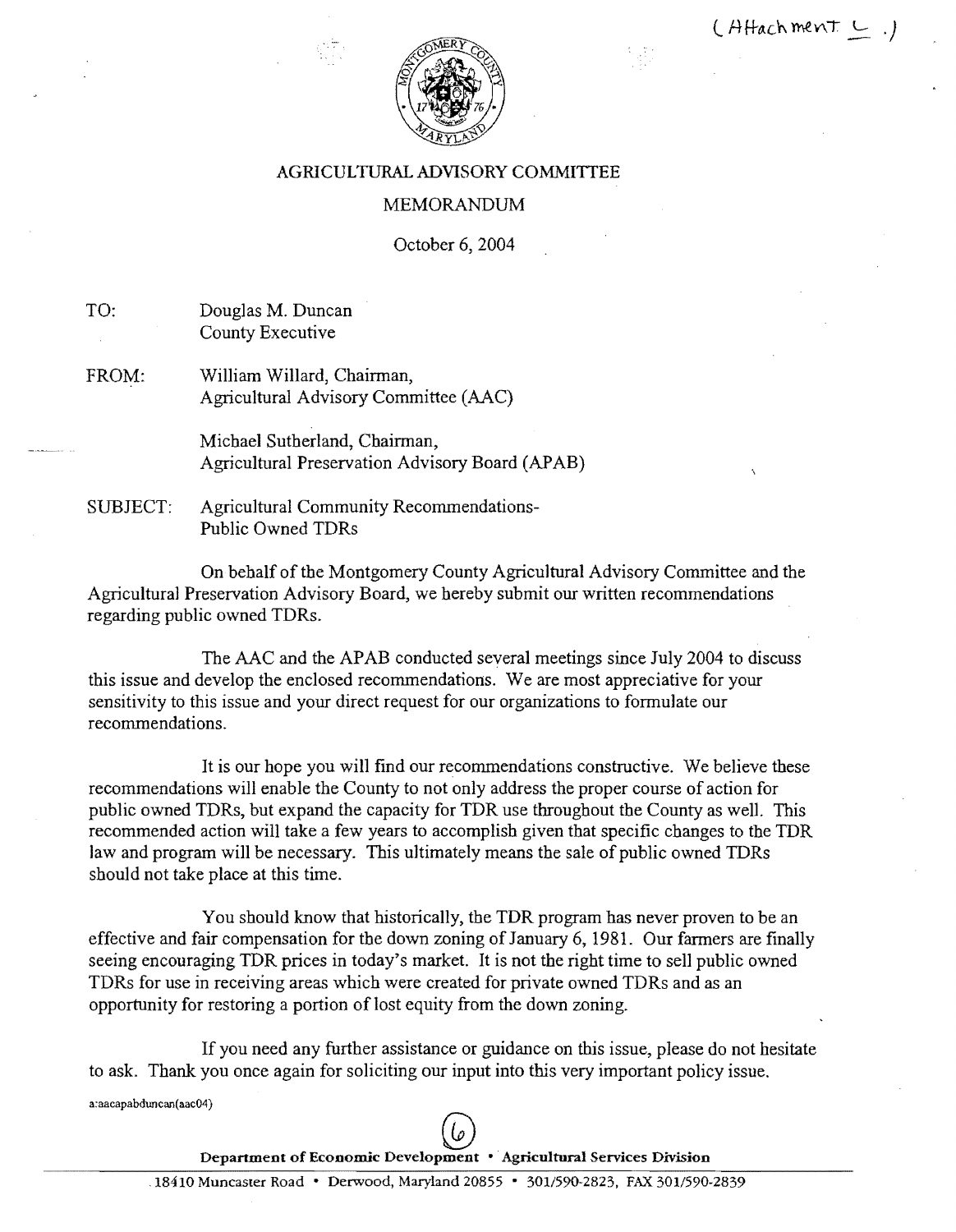(Attachment C)

## Summary of Discussion Public Owned TDRs Recommendations from the Agricultural Community

#### Background:

The County Executive requested input and recommendations from the Agricultural Advisory Committee and the Agricultural Preservation Advisory Board as to whether public owned TDRs should be sold.

The Executive has said that he does not wish to interfere with the market, moderate or depress prices. The sale of public owned TDRs will only occur if the agricultural community is on board, and only as a case of last resort. TDR application would follow Smart Growth principles.

In view of the request from the County Executive, the Agricultural Advisory Committee *provides the following recommendations:* 

#### The intended purpose of a program for public TDR sale would be to:

To identify a variety of recommendations where the County can fulfill its responsibility in creating new TDR demand/TDR receiving areas that can be used for private and public owned TDRs.

To identify how the proceeds from sale of public TDRs will be used.

To help developers gain access to TDRs owned by the public if no opportunities exist for private owned TDRs.

# These are the circumstances under which the agricultural community may support sale of public TDRs.

1) No sale without new receiving areas

- new residential and mixed/use zones  $-$  Recommended in the TDR Task Force Report
- for both private TDRs and public, but for the primary use of private TDRs
- It seemed that *if* the County Government commits to *not* selling TDRS in the existing Residential Zone Receiving Areas, the agricultural community *may*  be willing to support the County Government in the development of a new TDR market that used both private and public TDRs in mixed use zones.
- 2) Control where the money goes must be encumbered and used for Agricultural projects:
	- wildlife/ deer control
	- agricultural preservation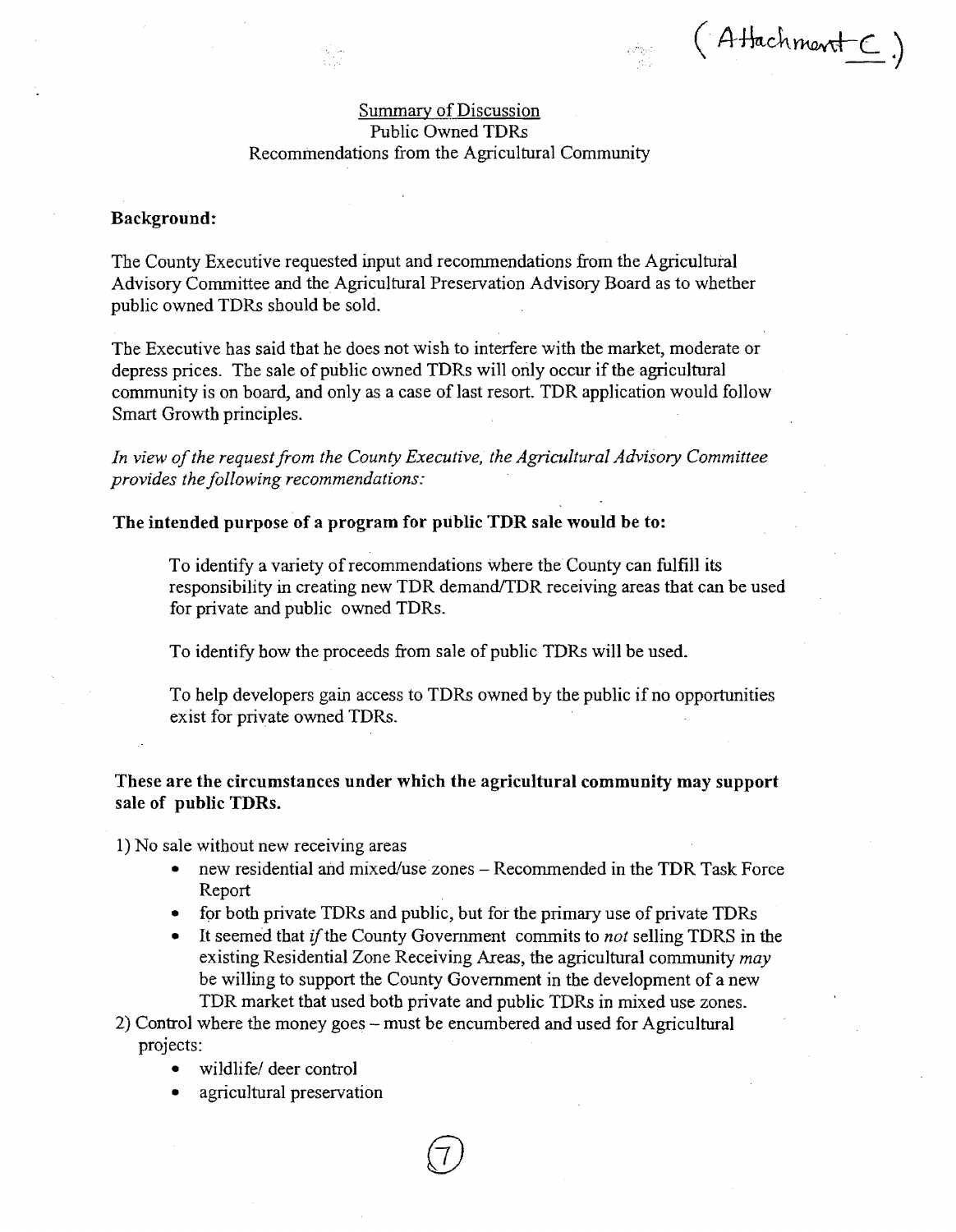$C$ .

- agriculture-related programs only
- no forward motion on TDR sales until infrastructure for program is established
- A dedicated fund must be set up for money raised from TDR sale, or there will be no assurance that this money will be used for agricultural projects.

3) Developers must use 80% of the TDRs they put into their plans.

4) Develop a selling and pricing system which would ensure that County TDR prices were higher than private TDR prices, encouraging developers to buy from private owners

for example:

- $\bullet$  120% of highest recorded sale in prior 3 months one year limit
- limit number of TDRs sold throughout the year
- actively publish County TDR prices
- sell public TDRs in new receiving areas only

## Alternative Approach

5) In the event a public TDR sale program is not practical or acceptable, extinguish county-owned TDRs, bearing in mind the positive and negative economic effects this would have.

- If public TDRs are extinguished, they would not impact the TDR market, constituting a positive consequence.
- If public TDRs are extinguished, this may be detrimental to County's economy.
- If the TDRs are extinguished this issue will be resolved once and for all, and the County will not need to spend the additional staff time in the future.

#### Concerns the agricultural community has regarding sale of public-owned TDRs:

- there is currently a greater supply of TDRs than the demand or ability to receive them
- where will new TDR receiving areas be created?  $-$  concern that it may be in the RDTzone
- existing receiving areas as currently planned should not use public TDRs
- when Clarksburg is built out, the TDR bubble will burst and prices will go back down
- future TDR situation (landowners not selling TDRs) may change as properties change hands
- current versus future: need to work towards overall future need, not current developer need
- the county will influence the market no matter what or how it sells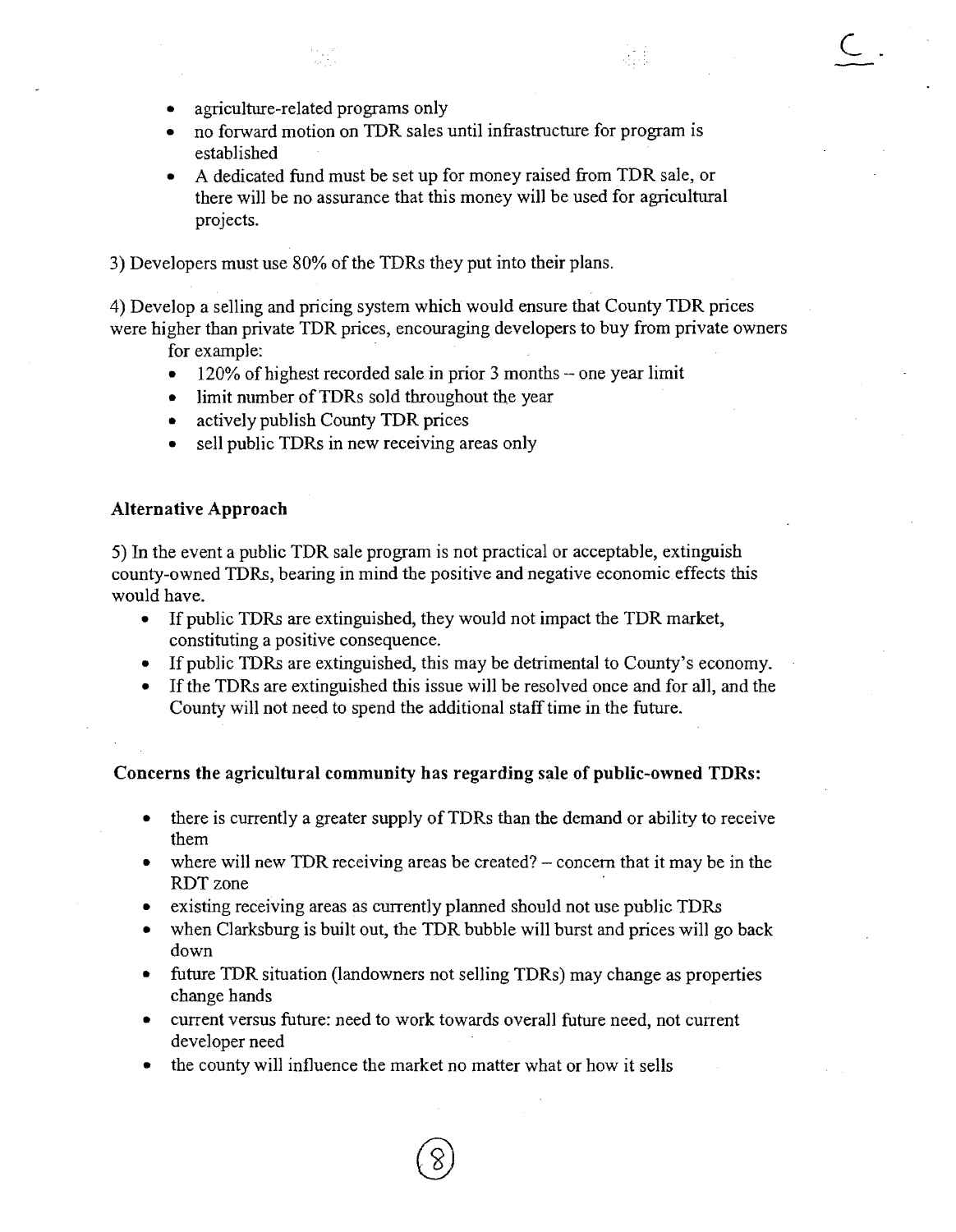- the sale of County TDRs could set a precedent for the sale of MNCPPC, State, Federal, WSSC, other TDRs, causing a flood on the market and a depression of prices
- potential negative impact of public TDR sale on TDR brokers

#### **These are the facts that must be considered:**

- Olney Master Plan & Shady Grove Master Plan are coming up for approval
- Nothing in the law says Montgomery County cannot sell TDRs
- the County DED owns 694 TDRs through AEP and 301 jointly with the State through RLP
- public lands have TDRs on them; thus the fear of a sales precedent despite that there has been no creation or sending ofTDRs from public lands, historically
- State, WSSC, Pepco have already sold TDRs
- $\bullet$  the real TDR capacity of receiving areas is always less than the theoretical capacity
- to change the program, must change the County Code  $-$  Zoning, Chapter 59
- given that TDR sending capacity is currently greater than receiving capacity, it does not make sense to consider a public TDR program until additional capacity is approved and available to absorb these additional public TDRs
- potential for more TDR receiving areas to be approved as other subdivisions come online
- no data currently exists for how many TDRs will be used on future subdivisions
- most TDRs currently being serialized are coming from brokers

A:summaryaacapab(aac04)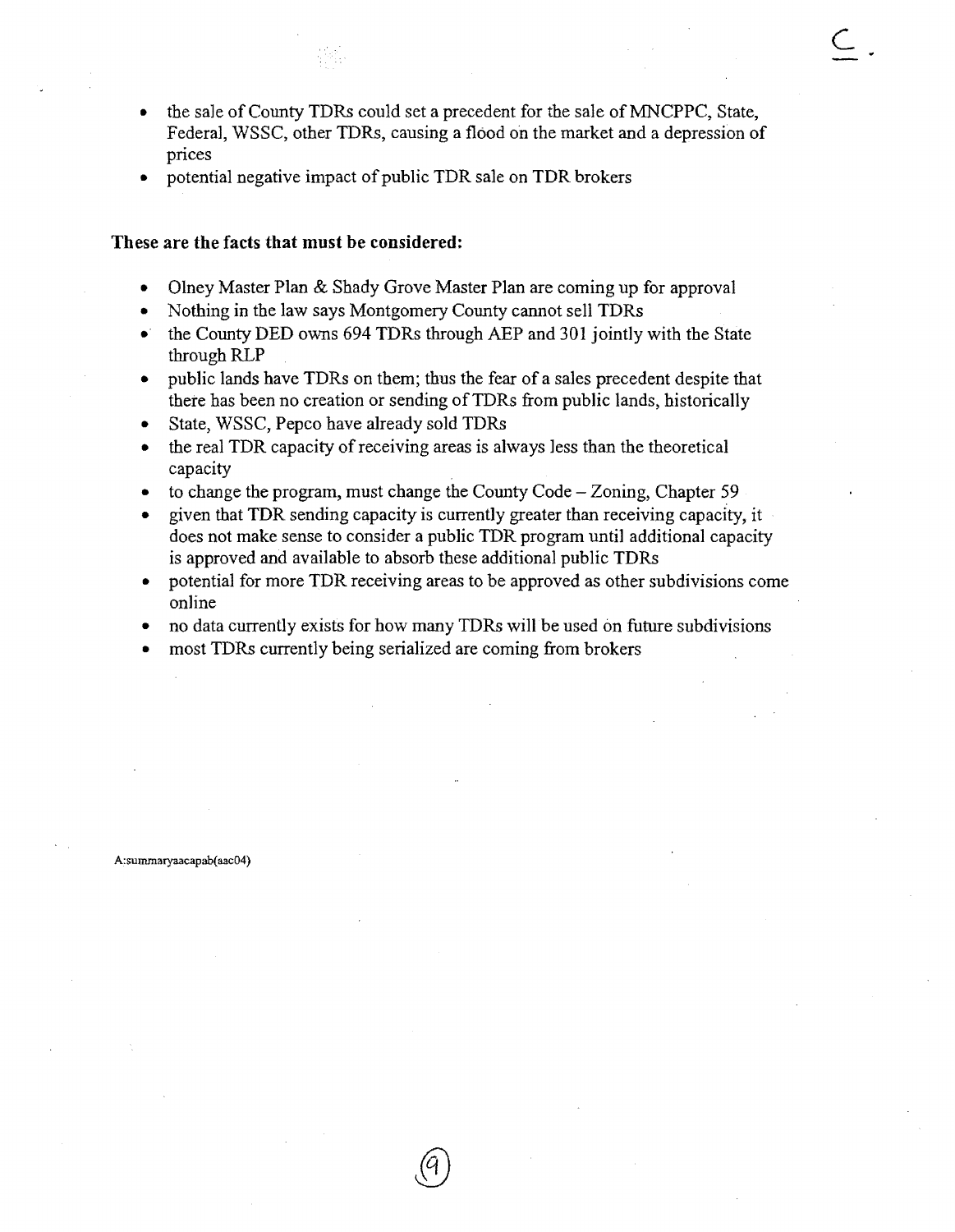$(AHachmont C)$ 

# Summary of Discussion Public Owned TDRs

# Recommendations from the Agricultural Preservation Advisory Board (APAB)

#### Background:

The County Executive requested input and recommendations from the Agricultural Advisory Committee and the Agricultural Preservation Advisory Board as to whether public owned TDRs should be sold.

The Executive does not wish to interfere with the market, moderate or depress prices. The sale of public owned TDRs will only occur if the agricultural community is on board, and only as a case of last resort. TDR application would follow Smart Growth principles.

*The Agricultural Preservation Advisory Board (APAB) is in agreement with many of the recommendations outlined in the Agricultural Advisory Committee's (AAC) report. In the*  interest of avoiding redundancy and providing clarity, the APAB will only comment on *APAB recommendations that differ from those provided by the AA* C.

#### The intended purpose of a program for public TDR sale would be to:

To identify a variety of recommendations where the County can fulfill its responsibility in creating new TDR demand/TDR receiving areas that can be used for private and public owned TDRs.

To identify how the proceeds from sale of public TDRs will be used.

To help developers gain access to TDRs owned by the public if no opportunities exist for private owned TDRs.

Listed below are the specific APAB recommendations that differ from those recommendations provided by the AAC.

1.) No Sale without new receiving areas- Bullet #3 - APAB recommends striking this recommendation third bullet.

• It seemed that ifthe County Government commits to *not* selling TDR8 in the existing Residential Zone Receiving Areas, the agricultural community *may* be willing to support the County Government in the development of a new TDR market that used both private and public TDRs in mixed use zones.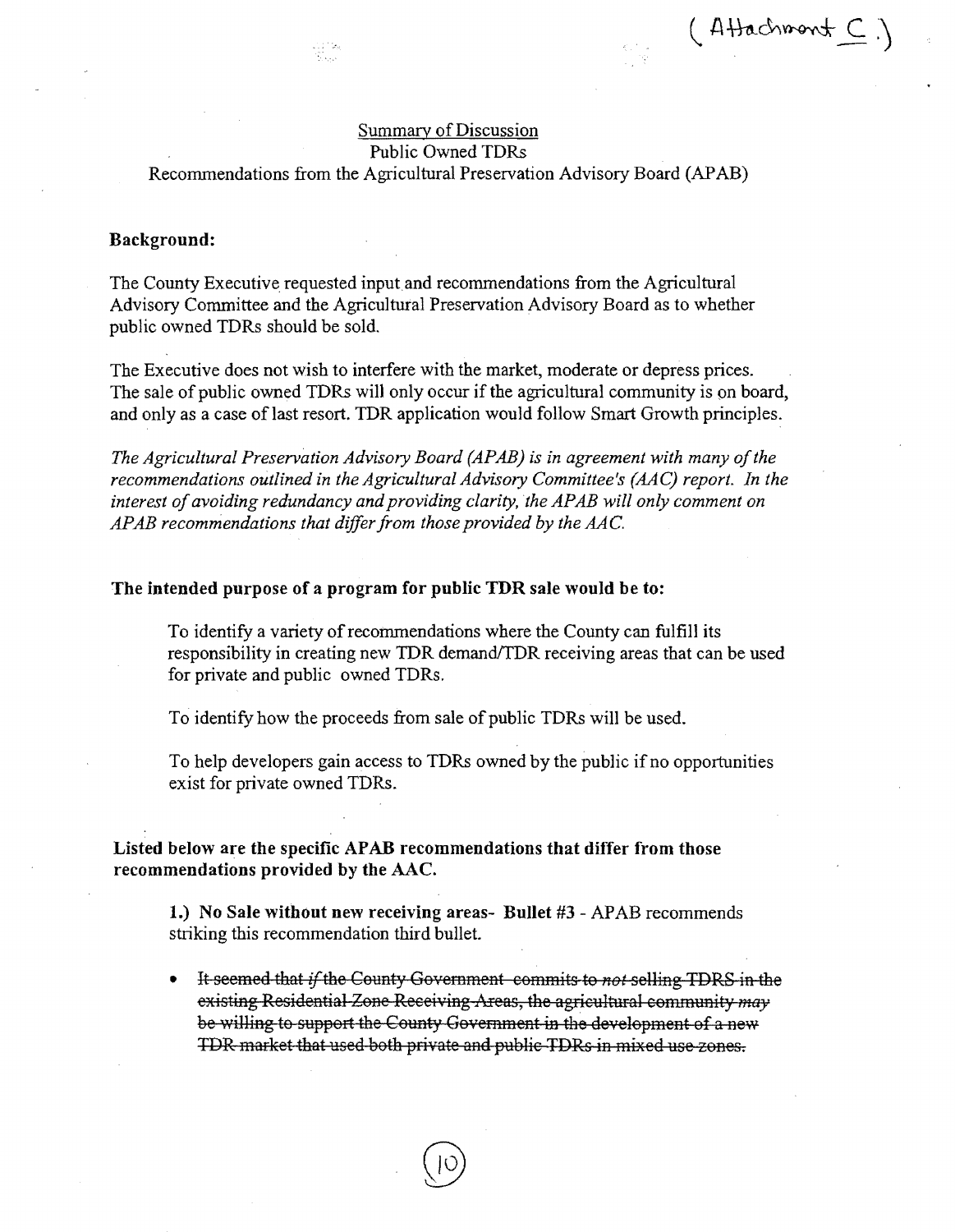*AP AB rationale: The AP AB felt that we shouldn't support or at least imply support until the details on how new receiving area capacity could be accomplished, whether in mixed use zones, or new residential receiving capacity.*   $\overline{C}$ 

# 2.) Control where the money goes - no less than 50% of the TDR sale proceeds must be encumbered and used for Agricultural projects.

4044

*APAB rationale: The APAB recommends setting a threshold percentage of the funds to be directed to agricultural initiatives. The APABfelt that* by *modifying this recommendation it would establish a percentage value of proceed sales earmarked for agricultural projects. They felt this percentage represented a fair compromise and it would help to belay some of the fears that proceeds of TDR easement sales would not be directed to agricultural initiatives* 

# 3.) Developers must purchase 80% of the TDRs that are recommended within individual master plans.

APAB rationale: The APAB recommends a modification of recommendation #3 *so that there is mandatory requirement for the purchase ofTDRs for receiving areas that are currently approved. The APAB felt that this would encourage TDR usage while*  reaffirming the County's commitment to provide a market for the private sale of TDRs for *those landowners seeking compensation from the down-zoning of their properties.* 

# 4.) Restrict MNCPPC's authority to "trade ofr' TDR use for MPDU's unless new TDR receiving areas are created.

*APAB rationale:* - *The APAB recommends adding a new recommendation identified here as #4.* The *APAB feels adding this recommendation will help to ensure that the use of MPDU's does not come at the expense of utilizing TDRs in receiving areas. Each instance where TDR's are traded offfor MPDU's erodes landowner's assets or equity.* 

#### 5.) Striking the Alternative Approach Recommendation

5) In the event a public TDR sale program is not practical or acceptable, extinguish county ovmed TDRs, bearing in mind the positive and negative economic effects this would have.

- If public TDRs are extinguished, they would not impact the TDR market, constituting a positive consequence.
- If public TDRs are extinguished, this will be detrimental to County's economic growth.
- If the TDRs are extinguished this issue will be resolved once and for all, and the County will not need to spend the additional staff time in the future.

 $\circledR$